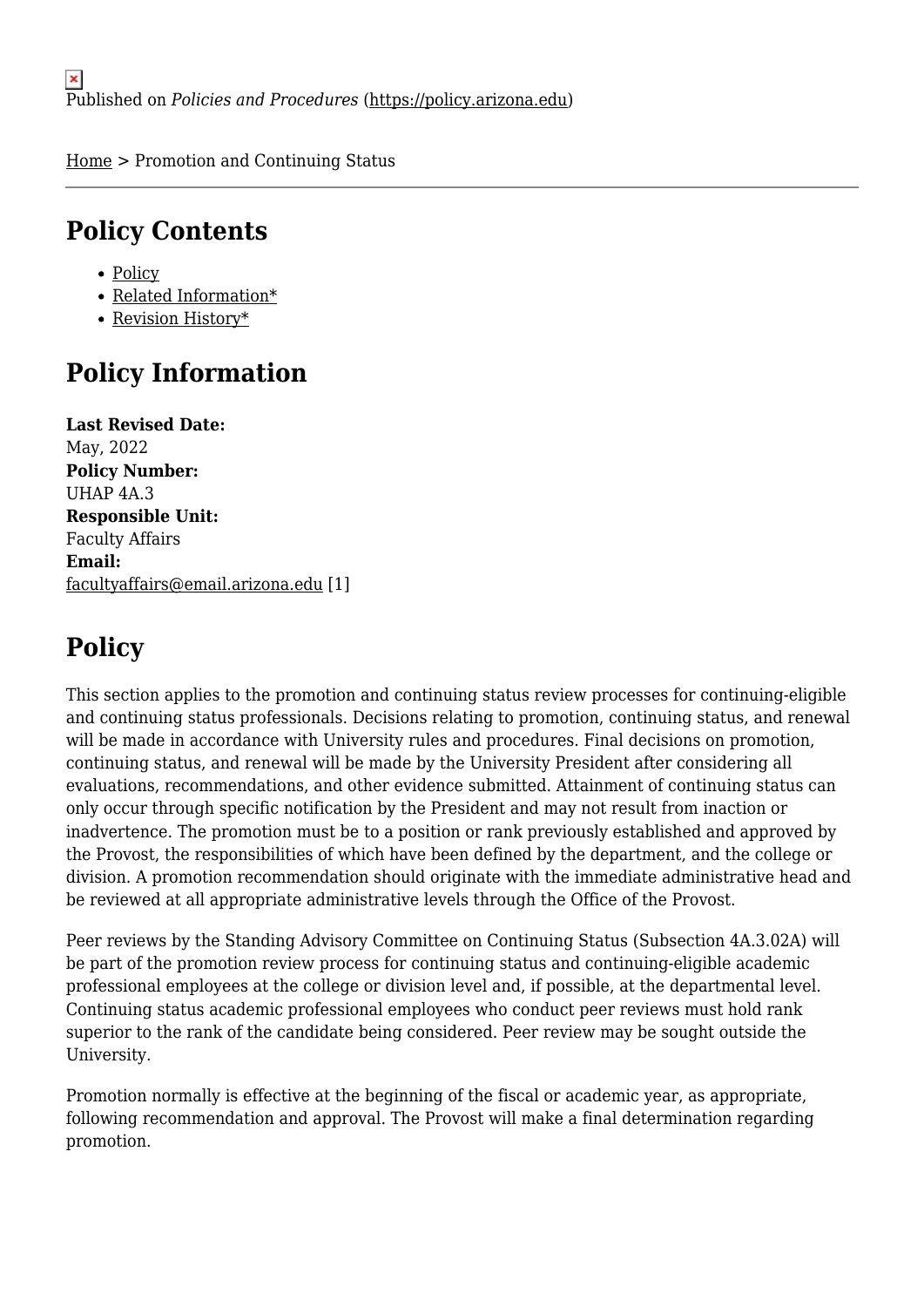## **4A.3.01 Scheduling Continuing Status and Promotion Reviews**

A continuing-eligible academic professional employee may be recommended for promotion, for nonrenewal, or for other changes in status after annual performance reviews in any year up to the sixth year of continuing-eligible service, or a subsequent year if a time clock delay has been granted. If continuing-eligible academic professional employees go up for promotion and continuing status before their mandatory year, they may go up again without prejudice. Exceptions to the timetable for continuing status and retention reviews are described in Section 4A.3.01.a.

No later than the end of the third year of service (unless adjusted for any approved delays), continuing-eligible academic professional employees will undergo a retention review. For retention reviews, departments may seek additional assessments from outside the department and/or University regarding a candidate's professional accomplishments, stature as viewed by peers, and scholarly potential. After that review, the candidate will be informed by the immediate administrative head that the candidate is being recommended for reappointment in their current rank or for nonrenewal at the expiration of the subsequent year of service in rank. In some cases, another retention review may be scheduled in the following year. Reappointment in rank may be made without college or University review, but all continuing-eligible academic professional employees will be formally evaluated at this stage by the employee's head and the unit's Standing Advisory Committee.

Annual reappointments in rank for each year up to and including year five (or later in the case of an approved delay) may be made without review at the college and University levels, but must be based on the annual evaluations made by the department Standing Advisory Committee on continuing status and by the immediate administrative head. The continuing-eligible academic professional employee is to receive written copies of these evaluation reports, which will include reference to any problem areas.

No later than the end of their sixth year in rank, or a subsequent year if a time clock delay has been granted, continuing-eligible academic professional employees will be reviewed for promotion and continuing status according to the process in Section 4A.3.02. Continuing-eligible academic professional employees will be informed in writing by their immediate administrative head that they are being recommended for (a) continuing status, with or without promotion; or (b) nonrenewal with a terminal year appointment. This does not preclude consideration for promotion at other times, nor does it preclude a decision of nonrenewal in successive years.

An academic professional employee who is facing a mandatory continuing status review cannot waive the right to the review or to a third-year or other renewal review. There must be a review, even in the absence of a promotion and continuing status dossier, unless the continuing-eligible academic professional submits a letter of resignation with the resignation date set no later than the end of what would be the terminal year if promotion and continuing status were denied. Directions on preparing dossiers are provided on the Provost's webpage.

### **A. Continuing Status Clock Delays for Continuing-Eligible Academic Professional Employees**

Except for accommodations provided by the Disability Resource Center (DRC), the Provost has the sole authority to grant requests to extend the promotion clock for continuing-eligible academic professional employees, based upon good cause shown for either personal or professional reasons, as set forth below. The Provost's decision is not subject to further review.

A continuing-eligible academic professional employee should submit a written request for a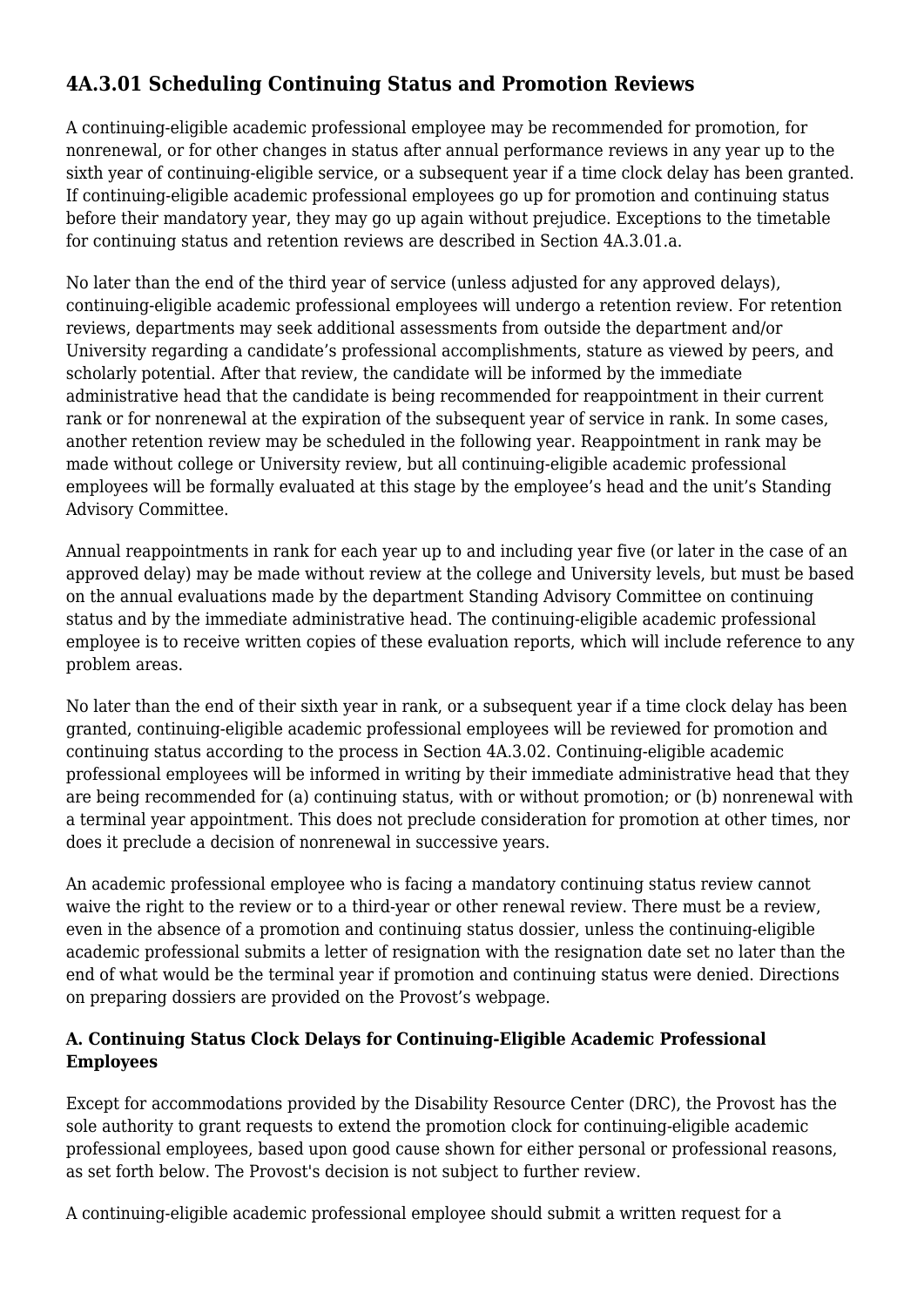promotion clock delay as early as possible after the events or circumstances that form the basis for the request. Continuing-eligible academic professional employees may be asked to provide documentation supporting such a request. Requests for delays will not generally be considered after June 30 in the year prior to the year when a mandatory review is scheduled. The University will not subject a continuing-eligible academic professional employee who has been granted a promotion clock delay under this Section to additional scholarship or service requirements above and beyond those ordinarily required to qualify for retention or promotion.

#### **1. Personal Reasons**

- a. **Birth, Adoption, Surrogacy, Foster Placement, Legal Guardianship Placement, Miscarriage, or Stillbirth of a Child.** The Provost will approve and grant timely requests for promotion clock delays based upon the birth, adoption, surrogacy, foster placement, legal guardianship placement, miscarriage, or stillbirth of a continuing-eligible academic professional employee's child. Continuing-eligible academic professional employees should submit such requests directly to the Provost.
- b. **Continuing-Eligible Academic Professional Employee's Individual Medical Condition.** A continuing-eligible academic professional employee who would like to submit a request for a promotion clock delay based on the continuing-eligible academic professional employee's own serious health condition or disability should contact the Provost's Office, which will refer the continuing-eligible academic professional employee to the DRC. Continuing-eligible academic professional employees will be asked to provide their requests and any supporting documentation directly to the DRC. The DRC will review requests from continuing-eligible academic professional employees, consult with the Provost's Office and other administrators as needed, and make a determination about whether a request is reasonable. The DRC will share its determination with the continuing-eligible academic professional employee and the Provost's Office.
- c. **Other Personal Reasons.** The Provost will consider timely requests for promotion clock delays based upon other personal reasons that prevent a continuing-eligible academic professional employee from meeting assigned duties. Such personal reasons may include, but are not limited to, the assumption of significant and ongoing care responsibilities as a result of the serious health condition or disability of a continuing-eligible academic professional employee's spouse, domestic partner, parent, or child; or the death of the continuing-eligible academic professional employee's spouse, domestic partner, or child. Continuing-eligible academic professional employees should submit such requests directly to the Provost.

#### **2. Professional Reasons**

- a. **Adverse Professional Circumstances.** The Provost will consider timely requests for promotion clock delays based upon exceptionally adverse professional circumstances or impediments that are beyond a continuing-eligible academic professional employee's control and that prevent a continuing-eligible academic professional employee from meeting assigned duties. Continuing-eligible academic professional employees should submit such requests directly to their immediate administrative head. Both the appropriate dean or division administrator and the immediate administrative head must support the request, which the dean or division administrator will then submit to the Provost for consideration.
- b. **Prestigious External Commitments.** The Provost will consider timely requests for promotion clock delays based upon a continuing-eligible academic professional employee's prestigious external commitments that bring credit to the institution but that require inordinate time to perform, provided that the University has authorized such commitments. Continuing-eligible academic professional employees should submit such requests directly to their immediate administrative head. Both the appropriate dean or division administrator and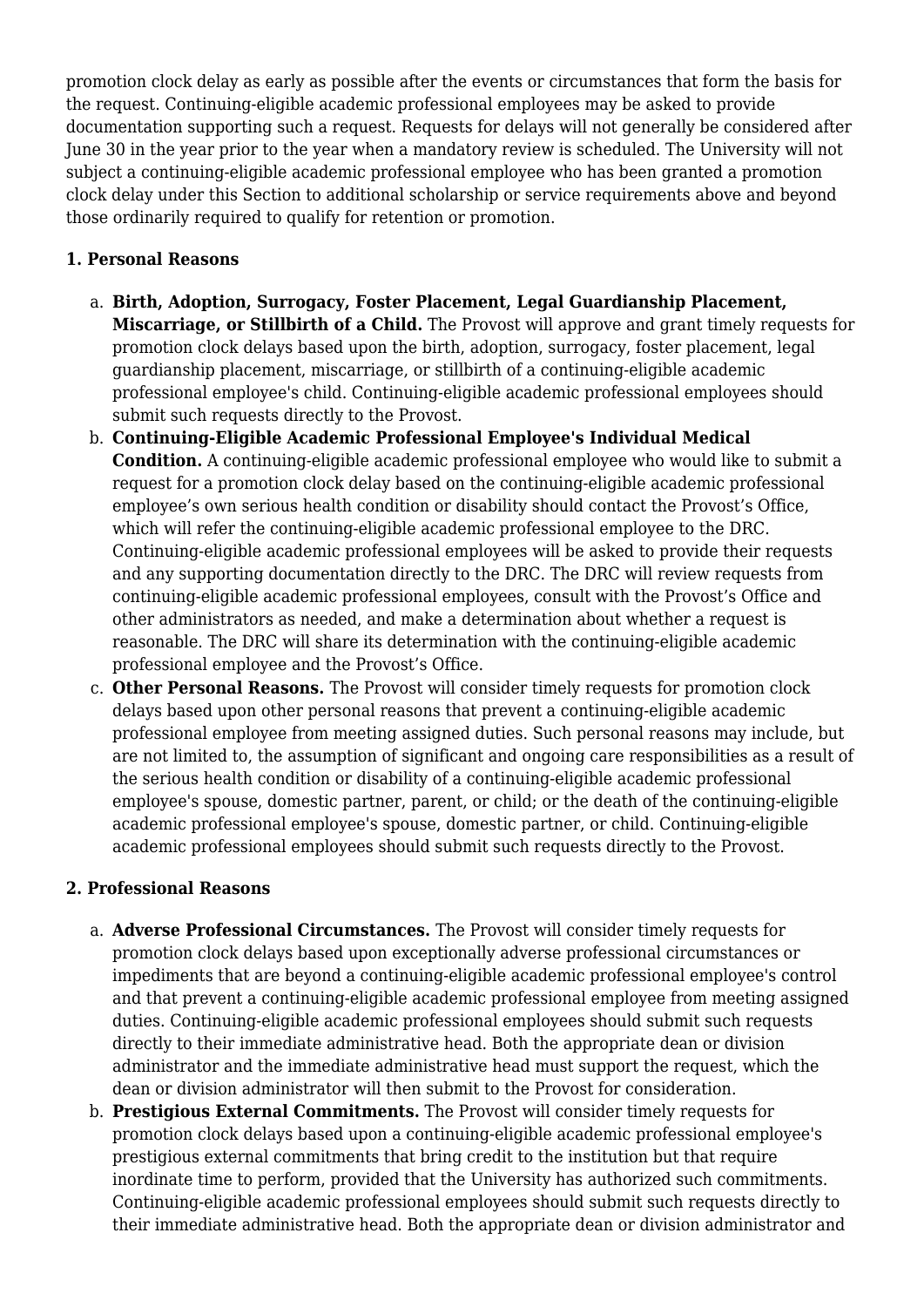the immediate administrative head must support the request, which the dean or division administrator will then submit to the Provost for consideration.

### **B. The Schedule for Promotion of Academic Professionals with Continuing Status**

An academic professional with continuing status at the rank of associate may go up for promotion to full at any time. Promotion is not required as a condition of continued employment. If the immediate administrative head does not recommend the employee for promotion to full before the end of the fifth year of service in the associate rank at the University of Arizona, the employee's immediate administrative head should notify the employee in writing of the right to be reviewed during the sixth year for promotion to full. If the employee decides not to be reviewed for promotion to full, the administrative head will consult with the employee regarding the employee's plans for promotion and follow up to support the employee's ongoing development as part of the annual review process.

### **4A.3.02 Promotion and Continuing Status Review Process**

### **A. Standing Committees**

Provided there are sufficient numbers of continuing status academic professional employees to warrant such a committee, each department, college, or division will have a Standing Advisory Committee on continuing status to advise the immediate administrative head before recommendations on reviews for continuing status, promotion, and nonrenewal are forwarded to higher levels. Each such committee will include at least three continuing status academic professional employees from the department. In promotion or continuing status matters, the Standing Advisory Committees will be so constituted that recommendations will be made only by those holding rank superior to the rank of the academic professional being considered. If a department does not have sufficient continuing status academic professional employees at the appropriate rank to constitute such a committee, then the continuing status academic professional employees and immediate administrative head will consult with the appropriate dean or division director on forming such a committee by drawing some academic professionals with continuing status from other units.

The Provost will appoint a University Standing Advisory Committee on Continuing Status to advise the Provost regarding the granting of continuing status. This committee will have a rotating membership, composed of a minimum of five continuing status academic professional employees, representing diverse backgrounds and academic disciplines.

Standing Advisory Committees generally meet without the administrator whom they advise. Deliberations, evaluations, and recommendations of Standing Advisory Committees are confidential, as are any evaluations or recommendations received by them.

#### **B. Criteria**

Continuing status requires excellent performance and the promise of continued excellence in the candidate's assigned duties, which may include teaching, outreach, service, research, creative work, and scholarship. The University values an inclusive view of scholarship in the recognition that knowledge is acquired and advanced through discovery, integration, application, and teaching. Given this perspective, continuing status and promotion reviews, as detailed in the criteria of individual units, departments, and colleges, will recognize a wide range of original research-based contributions in peer-reviewed publications as well as integrative and applied forms of scholarship that involve cross-cutting collaborations with business and community collaborators, including translational research, commercialization activities, and patents. The University expects the highest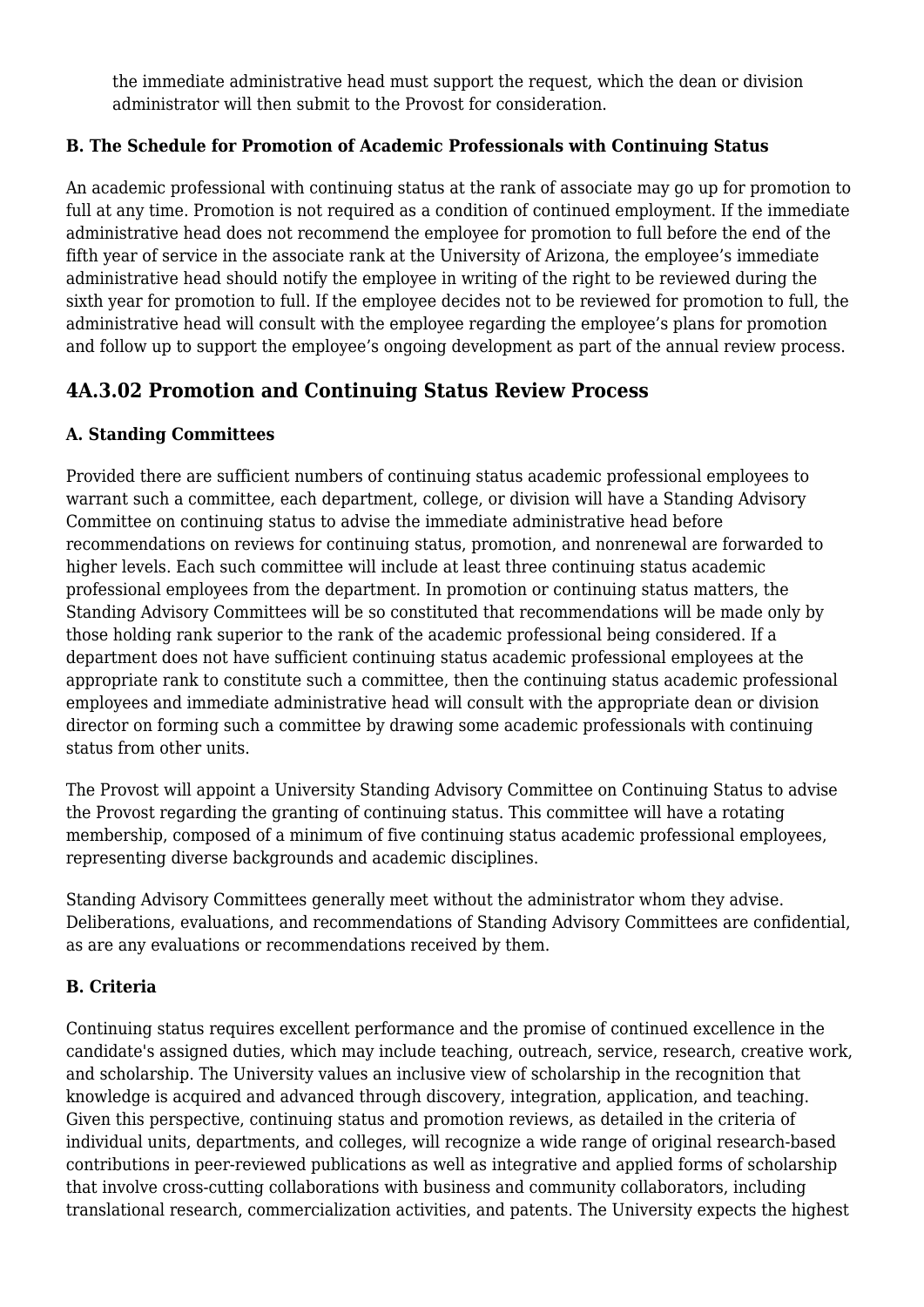standards of professional conduct, as detailed in the Statement on Professional Conduct in UHAP 7.01.01. This Statement sets out the expectation that academic professionals will be inclusive and respectful, demonstrate integrity and follow established standards, and maintain intellectual honesty. Decisions on continuing status will be based upon written criteria developed within each department or other administrative unit with participation of appropriate continuing status academic professional employees and approved by the dean or division administrator and the Provost. Each unit will review these criteria annually and current copies of such criteria will be maintained in the offices of the immediate administrative head, the dean or division administrator, and the Provost.

Immediate administrative heads and Standing Advisory Committees will meet with continuingeligible academic professional employees annually to review promotion and continuing status criteria and to answer questions. Continuing-eligible academic professional employees are expected to familiarize themselves with the promotion and continuing status criteria applicable to their units. Continuing-eligible academic professional employees experiencing or anticipating difficulties in meeting continuing status criteria will discuss the matter with their administrative head and their Standing Advisory Committee at the earliest date possible.

Annual performance reviews may be considered in the promotion and continuing status process, but such evaluations are not determinative on promotion and continuing status decisions. Satisfactory ratings in the annual performance reviews do not necessarily indicate successful progress toward promotion and continuing status. The granting of promotion and continuing status requires excellence in performance over a period of years in all the duties and responsibilities assigned to the individual, and includes evaluation by external referees, which is not a part of the annual review process.

#### **C. Levels of Review**

Dossiers for the promotion of continuing-eligible academic professional employees will be prepared following the guidelines outlined by the Provost's Office. Directions on preparing dossiers are provided on the Provost's webpage.

#### [\[https://facultyaffairs.arizona.edu/content/guide-promotion-process](https://facultyaffairs.arizona.edu/content/guide-promotion-process) [2]]

Decisions regarding promotion, continuing status, or nonrenewal of continuing-eligible academic professional employees will involve the following levels of review in a multiple-department college or division:

- 1. Departmental Standing Advisory Committee on continuing status (where the department contains sufficient personnel to warrant such a committee);
- 2. Immediate Administrative Head;
- 3. College or Division Standing Advisory Committee on continuing status;
- 4. Dean or Division Administrator;
- 5. University Standing Advisory Committee on Continuing Status; and
- 6. Provost.

In a unit in which insufficient continuing status academic professional employees exist to form a standing committee, only review levels 2 through 6 are required. In a single-department, college, or division, only levels 3 through 6 are required. The dean's or division administrator's designee will act as the immediate administrative head in cases in which a department temporarily has no immediate administrative head.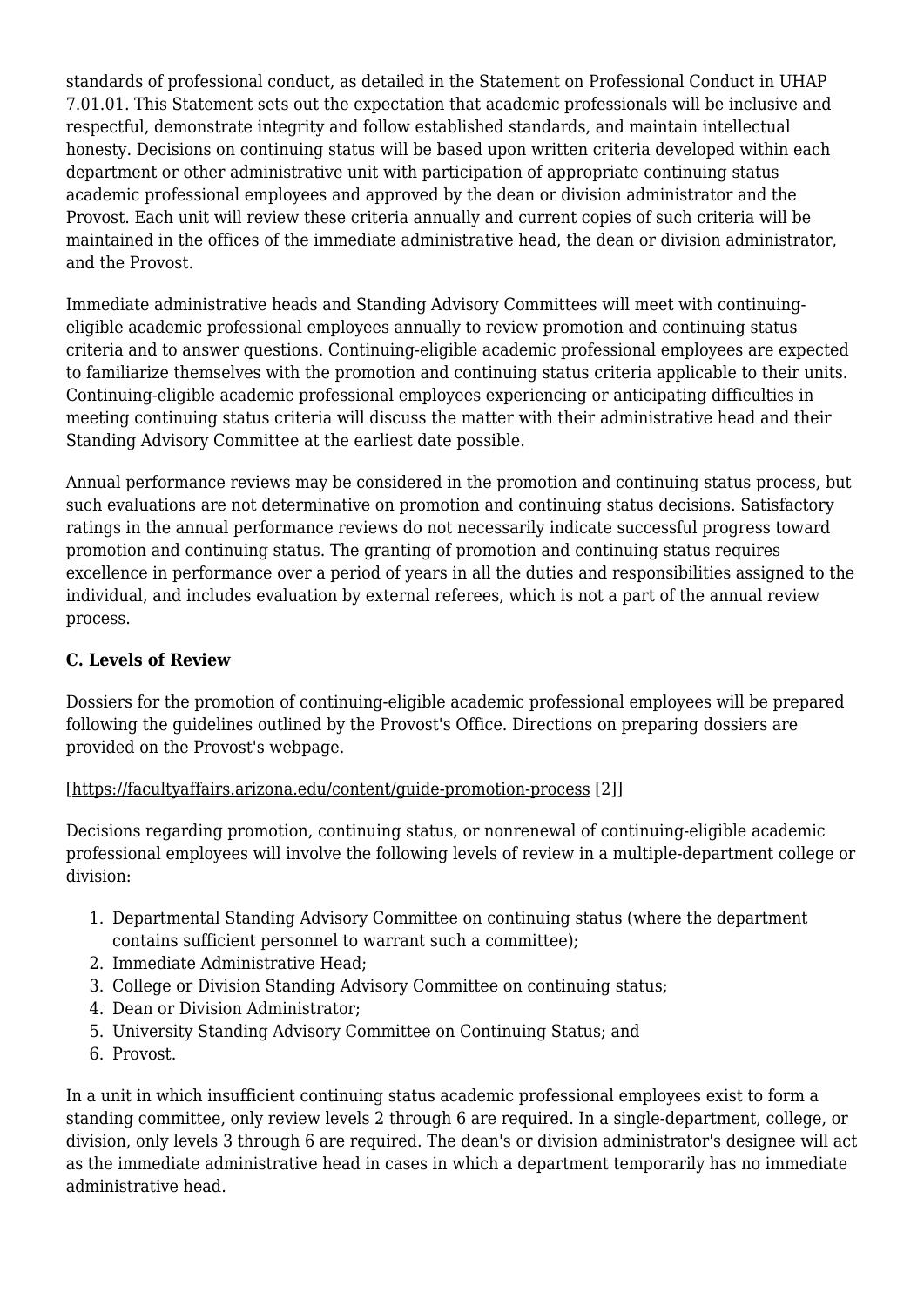#### **D. Decisions on Nonrenewal, Promotion, and Continuing Status**

The Provost will decide whether an individual will be promoted, granted continuing status, or not renewed. The Provost will consider the recommendations that have been made as well as any violations of policies that demonstrate that the candidate has failed to meet the expectations set out in the Statement on Professional Conduct in UHAP 7.01.01, including the expectations that continuing-eligible and continuing status professionals will uphold "scholarly standards," "maintain intellectual honesty," and respect the "dignity of others," including their "right to express differing opinions." In the case of nonrenewal of a continuing-eligible academic professional employee after the second year of continuing-eligible employment, a terminal contract will be offered for the next appointment period. Continuing status professionals who are denied promotion will be given a statement of the reasons for that action, should they request such reasons. However, the denial of promotion or continuing status or the decision not to renew need not be construed as due to failure or poor performance on the candidate's part. Considerations such as the need for a different area of specialization or for new emphases; the lack of a continuing position; the need to shift a position or resources to another department or unit; or the opportunity for an alternative program in teaching, research, or service may dictate that the individual not be promoted, granted continuing status, or renewed.

### **E. Appeals to the President**

In cases where the Provost has decided not to renew or not to grant promotion or continuing status to a continuing-eligible academic professional employee, or not to promote a continuing status academic professional employee, the continuing status or continuing-eligible academic professional employee may appeal the denial to the President. Such appeals must be filed in writing with the Office of the President within 30 days after the date of the Provost's decision. The President may extend this timeline for good cause. The President's review will generally be limited to the record compiled under Section 4A.3.02. However, the President may seek, or may ask the Standing Advisory Committee on Continuing Status to seek additional assessment from outside the department and/or the University regarding the candidate's professional accomplishments, stature as viewed by peers, and scholarly potential. If requested, these assessments are to be commented on successively by all levels of review previously involved, and then forwarded for the President's consideration. Outside assessments will be solicited with the promise of confidentiality. In selecting peers to provide such assessments, the spirit of the guidelines and procedures used by the candidate's home department will be followed.

Within 90 days of the President's receipt of the written appeal, the President will issue a written decision to the continuing status or continuing-eligible academic professional employee and will provide copies of the decision to the Provost, the appropriate dean or division director, and the immediate administrative head. The President's decision is final. However, the Committee on Academic Freedom and Tenure may subsequently consider allegations that the decision was the result of due process violations, unlawful discrimination, or other unconstitutional actions and may recommend further review or action. If alleged unlawful discrimination is the basis for appeal, the University's internal process for addressing employment discrimination complaints must first be utilized. The President may then direct that such additional review or action be taken; otherwise, the matter is not subject to further review.

## <span id="page-5-0"></span>**Related Information\***

<span id="page-5-1"></span>[Vice Provost for Faculty Affairs: Promotion](https://facultyaffairs.arizona.edu/) [3]